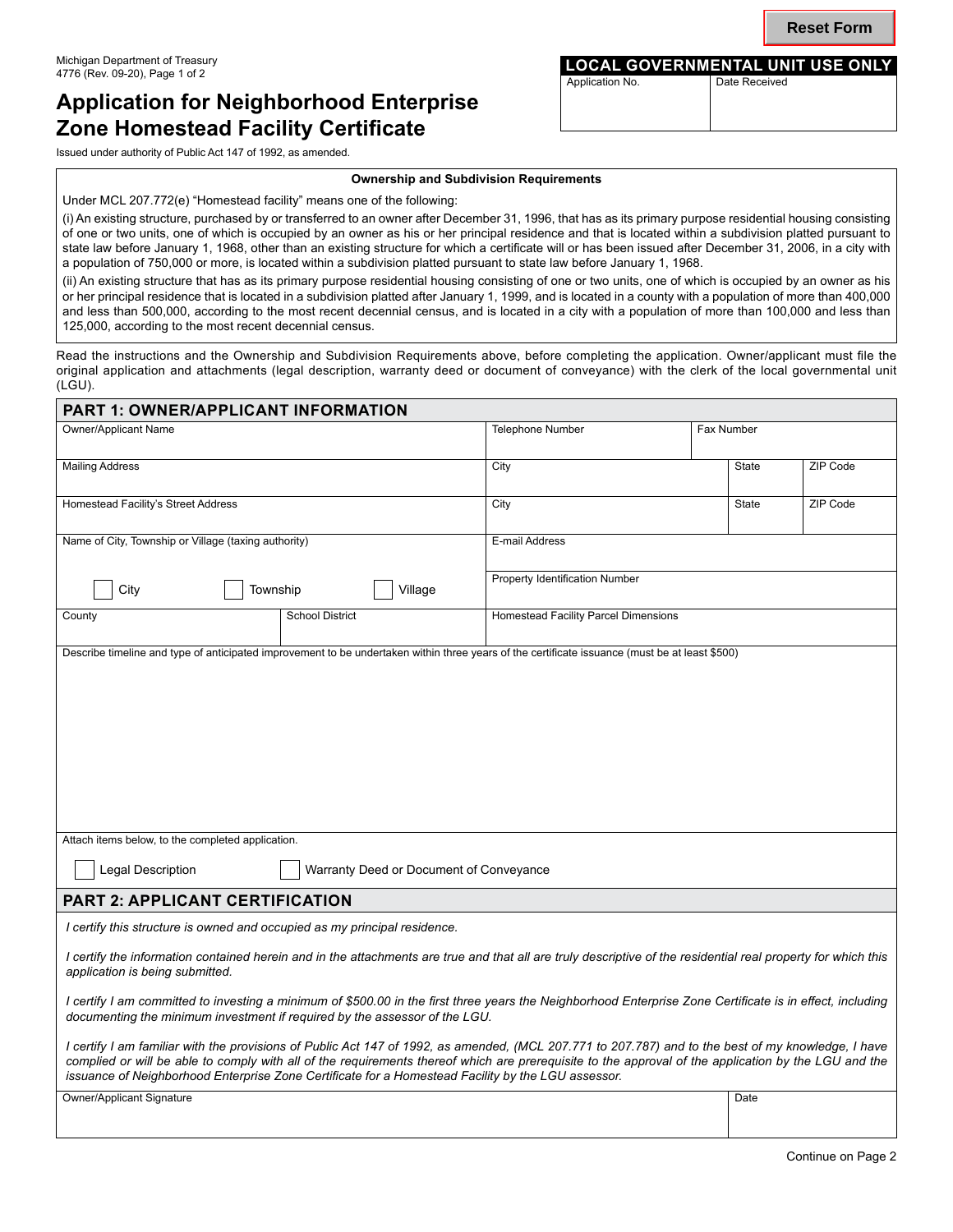| PART 3: LGU ASSESSOR CERTIFICATION (Assessor of LGU must complete Part 3)                                     |                                                                     |                                                                                                                                                                                                                                                                                                                                                                                                                                                                              |                                                                                                                           |          |  |  |  |  |
|---------------------------------------------------------------------------------------------------------------|---------------------------------------------------------------------|------------------------------------------------------------------------------------------------------------------------------------------------------------------------------------------------------------------------------------------------------------------------------------------------------------------------------------------------------------------------------------------------------------------------------------------------------------------------------|---------------------------------------------------------------------------------------------------------------------------|----------|--|--|--|--|
|                                                                                                               |                                                                     | The property to be covered by this exemption may not be included on any other specific tax roll while receiving the Neighborhood Enterprise Zone Homestead Facility<br>Exemption. For example, property on the Eligible Tax Reverted Property (Land Bank) specific tax roll cannot be granted a Neighborhood Enterprise Zone Homestead<br>Facility Exemption that would also put the same property on the Neighborhood Enterprise Zone Homestead Facility specific tax roll. |                                                                                                                           |          |  |  |  |  |
|                                                                                                               | Exemption specific tax roll and not on any other specific tax roll. | By checking this box I certify that, if approved, the property to be covered by this exemption will be on the Neighborhood Enterprise Zone Homestead Facility                                                                                                                                                                                                                                                                                                                |                                                                                                                           |          |  |  |  |  |
| Name of LGU                                                                                                   |                                                                     |                                                                                                                                                                                                                                                                                                                                                                                                                                                                              |                                                                                                                           |          |  |  |  |  |
| Name of Assessor (First and last name)                                                                        |                                                                     | Telephone Number                                                                                                                                                                                                                                                                                                                                                                                                                                                             |                                                                                                                           |          |  |  |  |  |
| Fax Number                                                                                                    |                                                                     | E-mail Address                                                                                                                                                                                                                                                                                                                                                                                                                                                               |                                                                                                                           |          |  |  |  |  |
|                                                                                                               |                                                                     | I certify that, to the best of my knowledge, the information contained in Part 3 of this application is complete and accurate.                                                                                                                                                                                                                                                                                                                                               |                                                                                                                           |          |  |  |  |  |
| Assessor's Signature                                                                                          |                                                                     |                                                                                                                                                                                                                                                                                                                                                                                                                                                                              | Date                                                                                                                      |          |  |  |  |  |
| PART 4: LGU ACTION/CERTIFICATION (LGU clerk must complete this section before submitting to the LGU Assessor) |                                                                     |                                                                                                                                                                                                                                                                                                                                                                                                                                                                              |                                                                                                                           |          |  |  |  |  |
| Date Received by LGU                                                                                          | <b>LGU Code</b>                                                     | Homestead Zone Name/No.                                                                                                                                                                                                                                                                                                                                                                                                                                                      | Date Homestead Zone Established                                                                                           |          |  |  |  |  |
| Action taken by LGU:                                                                                          |                                                                     | complete application:                                                                                                                                                                                                                                                                                                                                                                                                                                                        | The LGU requires the following documents be filed for an administratively                                                 |          |  |  |  |  |
| Exemption Approved for __________ Years (6-15)                                                                |                                                                     | 1. Original Application                                                                                                                                                                                                                                                                                                                                                                                                                                                      |                                                                                                                           |          |  |  |  |  |
| Exemption Denied (include Resolution Denying)                                                                 |                                                                     |                                                                                                                                                                                                                                                                                                                                                                                                                                                                              | 2. Legal description of the real property with parcel ID number<br>3. Copy of the Warranty Deed or Document of Conveyance |          |  |  |  |  |
| Date of resolution approving/denying this application                                                         |                                                                     |                                                                                                                                                                                                                                                                                                                                                                                                                                                                              | 4. Resolution approving/denying the application<br>(include number of years)                                              |          |  |  |  |  |
| Clerk's Name (First and Last)                                                                                 |                                                                     | <b>Telephone Number</b>                                                                                                                                                                                                                                                                                                                                                                                                                                                      |                                                                                                                           |          |  |  |  |  |
| Fax Number                                                                                                    |                                                                     | E-mail Address                                                                                                                                                                                                                                                                                                                                                                                                                                                               |                                                                                                                           |          |  |  |  |  |
| <b>Mailing Address</b>                                                                                        |                                                                     | City                                                                                                                                                                                                                                                                                                                                                                                                                                                                         | State                                                                                                                     | ZIP Code |  |  |  |  |
| qualified Homestead zone.                                                                                     |                                                                     | I certify that I have reviewed this application for complete and accurate information and determined that the subject property is located within a                                                                                                                                                                                                                                                                                                                           |                                                                                                                           |          |  |  |  |  |
| I certify the subject property is occupied as applicant's principal residence.                                |                                                                     |                                                                                                                                                                                                                                                                                                                                                                                                                                                                              |                                                                                                                           |          |  |  |  |  |
|                                                                                                               |                                                                     | I certify this application meets the requirements as outlined by Public Act 147 of 1992, as amended, and hereby request the LGU assessor issue a<br>Neighborhood Enterprise Zone Homestead Facility Certificate, subject to the LGU assessor's review and audit.                                                                                                                                                                                                             |                                                                                                                           |          |  |  |  |  |
| <b>Clerk Signature</b>                                                                                        |                                                                     |                                                                                                                                                                                                                                                                                                                                                                                                                                                                              | Date                                                                                                                      |          |  |  |  |  |
|                                                                                                               |                                                                     |                                                                                                                                                                                                                                                                                                                                                                                                                                                                              |                                                                                                                           |          |  |  |  |  |

Submit the original completed application and required documents to the LGU assessor.